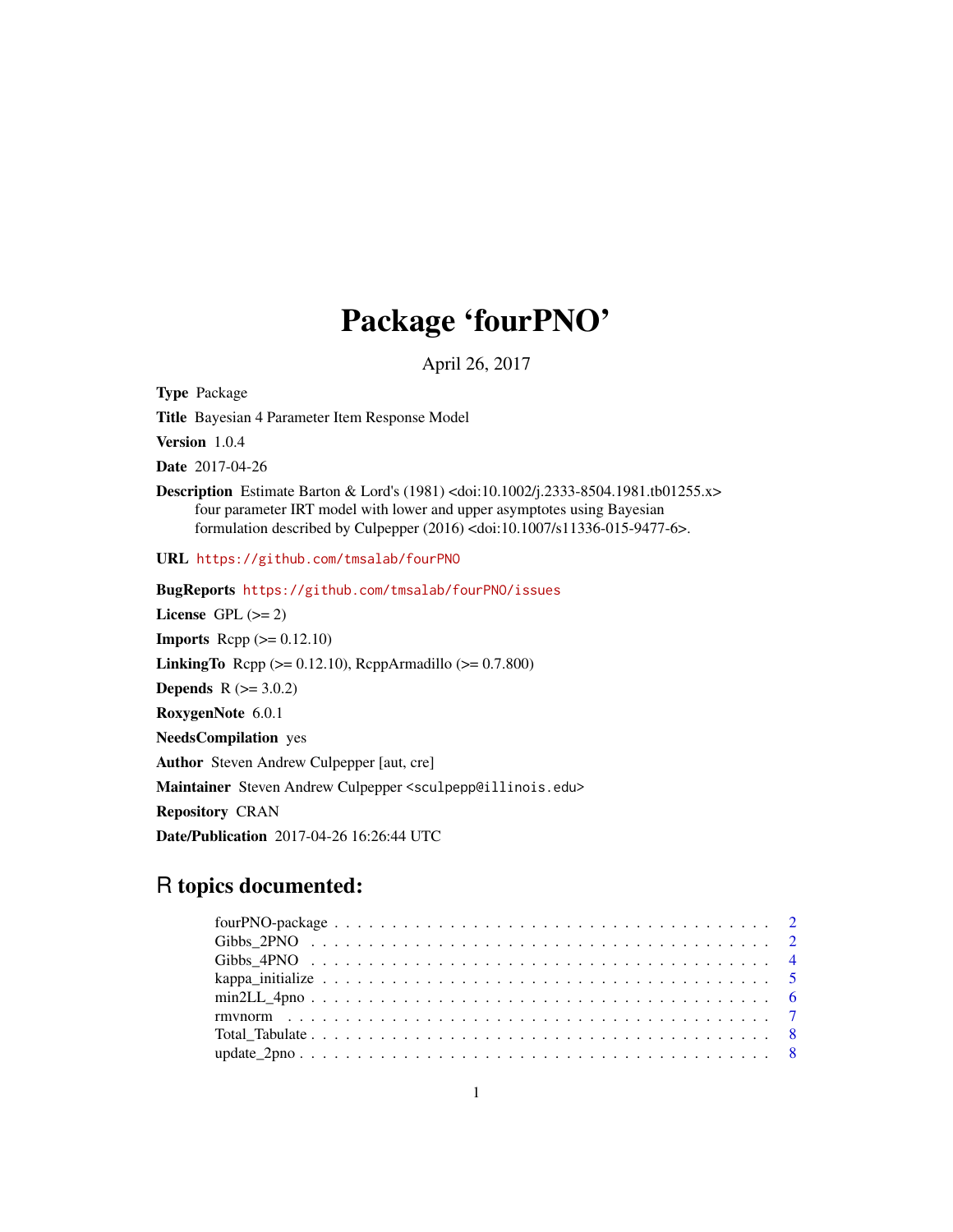<span id="page-1-0"></span>

| Index | 14 |
|-------|----|
|       |    |
|       |    |
|       |    |
|       |    |
|       |    |

fourPNO-package *fourPNO: Bayesian 4 Parameter Item Response Model*

#### Description

Estimate Barton & Lord's (1981) <doi:10.1002/j.2333-8504.1981.tb01255.x> four parameter IRT model with lower and upper asymptotes using Bayesian formulation described by Culpepper (2016) <doi:10.1007/s11336-015-9477-6>.

#### Author(s)

Maintainer: Steven Andrew Culpepper <sculpepp@illinois.edu>

## See Also

Useful links:

- <https://github.com/tmsalab/fourPNO>
- Report bugs at <https://github.com/tmsalab/fourPNO/issues>

Gibbs\_2PNO *Gibbs Implementation of 2PNO*

#### Description

Implement Gibbs 2PNO Sampler

#### Usage

```
Gibbs_2PNO(Y, mu_xi, Sigma_xi_inv, mu_theta, Sigma_theta_inv, burnin,
  chain_length = 10000L)
```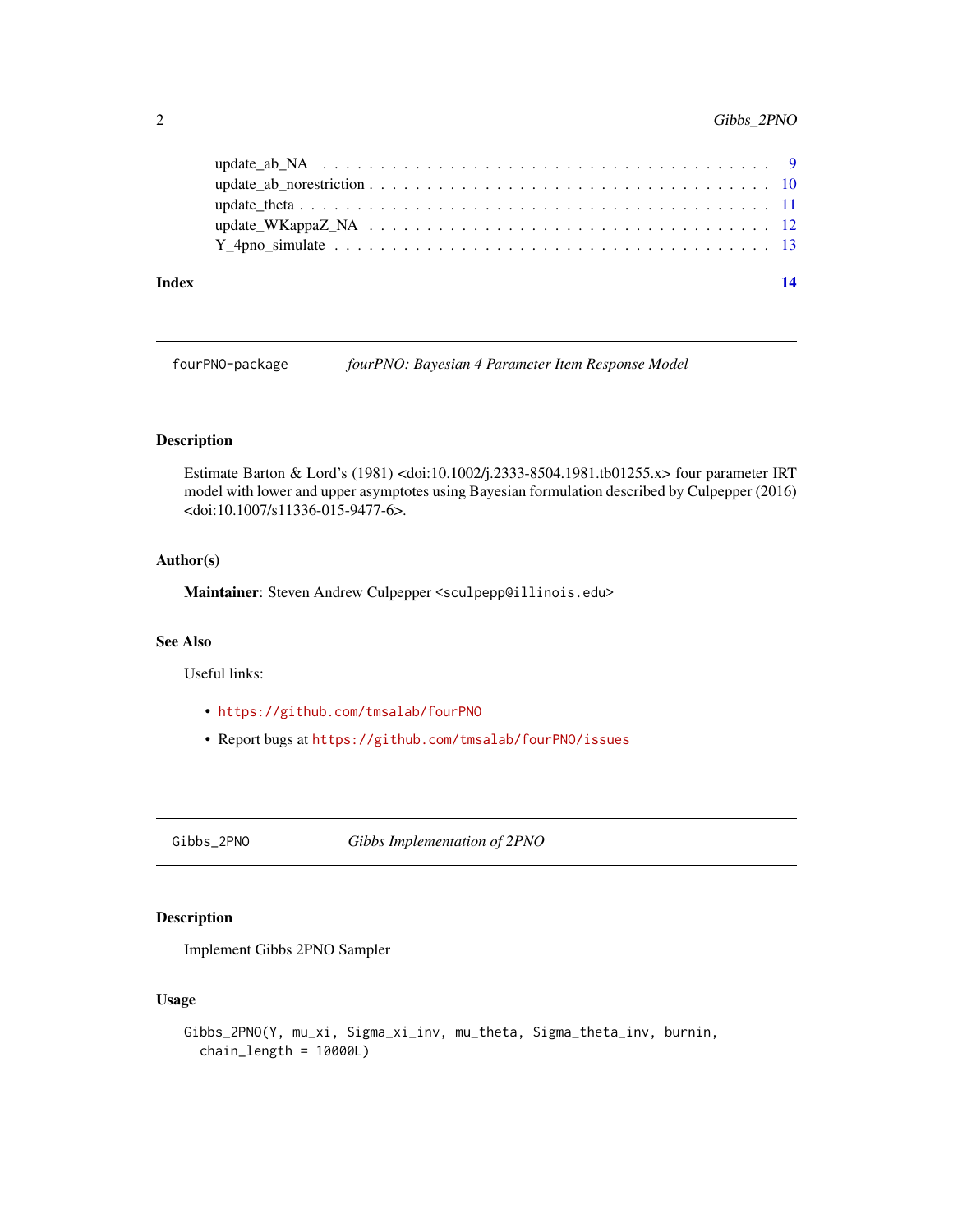#### Gibbs\_2PNO 3

#### **Arguments**

|                 | A N by J matrix of item responses.                                   |  |
|-----------------|----------------------------------------------------------------------|--|
| $mu_x$ i        | A two dimensional vector of prior item parameter means.              |  |
| Sigma_xi_inv    | A two dimensional identity matrix of prior item parameter VC matrix. |  |
| $mu_{t}$ heta   | The prior mean for theta.                                            |  |
| Sigma_theta_inv |                                                                      |  |
|                 | The prior inverse variance for theta.                                |  |
| burnin          | The number of MCMC samples to discard.                               |  |
| chain_length    | The number of MCMC samples.                                          |  |

#### Value

Samples from posterior.

#### Author(s)

Steven Andrew Culpepper

## Examples

```
require(fourPNO)
# simulate small 2PNO dataset to demonstrate function
J = 5N = 100# Population item parameters
as_t = rnorm(J,mean=2, sd=.5)bs_t = rnorm(J,mean=0, sd=.5)# Sampling gs and ss with truncation
gs_t = \text{rbeta}(J,1,8)ps_g = pbeta(1-gs_t,1,8)ss_t = qbeta(runif(J) * ps_g, 1, 8)theta_t = rnorm(N)Y_t = Y_4pno_simulate(N, J, as=as_t, bs=bs_t, gs=gs_t, ss=ss_t, theta=theta_t)
# Setting prior parameters
mu_{theta} = 0Sigma_theta_inv = 1
mu_xi = c(0,0)
alpha_c = alpha_s = beta_c = beta_s = 1Sigma_xi_inv = solve(2*matrix(c(1,0,0,1), 2, 2))burnin = 1000
# Execute Gibbs sampler. This should take about 15.5 minutes
out_t <- Gibbs_4PNO(Y_t,mu_xi,Sigma_xi_inv,mu_theta,Sigma_theta_inv,alpha_c,beta_c,alpha_s,
                    beta_s,burnin,rep(1,J),rep(1,J),gwg_reps=5,chain_length=burnin*2)
```
# Summarizing posterior distribution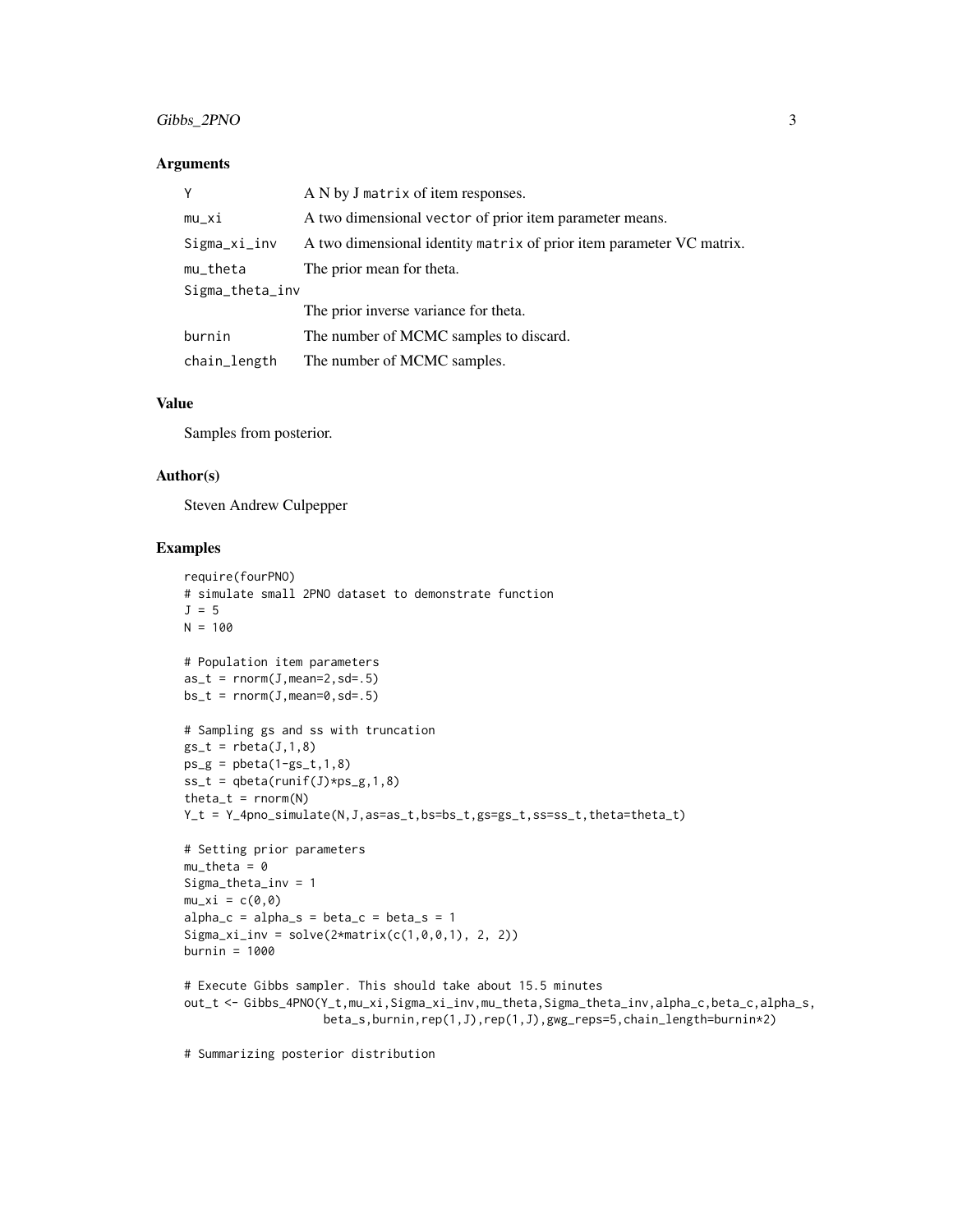```
OUT = cbind(apply(out_t$AS[,-c(1:burnin)],1,mean),apply(out_t$BS[,-c(1:burnin)],1,mean),
        apply(out_t$GS[,-c(1:burnin)],1,mean),apply(out_t$SS[,-c(1:burnin)],1,mean),
        apply(out_t$AS[,-c(1:burnin)],1,sd),apply(out_t$BS[,-c(1:burnin)],1,sd),
        apply(out_t$GS[,-c(1:burnin)],1,sd),apply(out_t$SS[,-c(1:burnin)],1,sd))
OUT = \text{cbind}(1:J, OUT)colnames(OUT) = c('Item','as','bs','gs','ss','as_sd','bs_sd','gs_sd','ss_sd')
print(OUT, digits=3)
```
<span id="page-3-1"></span>Gibbs\_4PNO *Gibbs Implementation of 4PNO*

#### Description

Internal function to -2LL

#### Usage

```
Gibbs_4PNO(Y, mu_xi, Sigma_xi_inv, mu_theta, Sigma_theta_inv, alpha_c, beta_c,
  alpha_s, beta_s, burnin, cTF, sTF, gwg_reps, chain_length = 10000L)
```
#### Arguments

| Y               | A N by J matrix of item responses.                                                                                                        |
|-----------------|-------------------------------------------------------------------------------------------------------------------------------------------|
| $mu_x$ i        | A two dimensional vector of prior item parameter means.                                                                                   |
| Sigma_xi_inv    | A two dimensional identity matrix of prior item parameter VC matrix.                                                                      |
| $mu_{t}$ heta   | The prior mean for theta.                                                                                                                 |
| Sigma_theta_inv |                                                                                                                                           |
|                 | The prior inverse variance for theta.                                                                                                     |
| alpha_c         | The lower asymptote prior 'a' parameter.                                                                                                  |
| beta_c          | The lower asymptote prior 'b' parameter.                                                                                                  |
| alpha_s         | The upper asymptote prior 'a' parameter.                                                                                                  |
| beta_s          | The upper asymptote prior 'b' parameter.                                                                                                  |
| burnin          | The number of MCMC samples to discard.                                                                                                    |
| CTF             | A J dimensional vector indicating which lower asymptotes to estimate. $0 =$<br>exclude lower asymptote and $1 =$ include lower asymptote. |
| sTF             | A J dimensional vector indicating which upper asymptotes to estimate. $0 =$<br>exclude upper asymptote and $1 =$ include upper asymptote. |
| gwg_reps        | The number of Gibbs within Gibbs MCMC samples for marginal distribution of<br>gamma. Values between 5 to 10 are adequate.                 |
| chain_length    | The number of MCMC samples.                                                                                                               |

#### Value

Samples from posterior.

<span id="page-3-0"></span>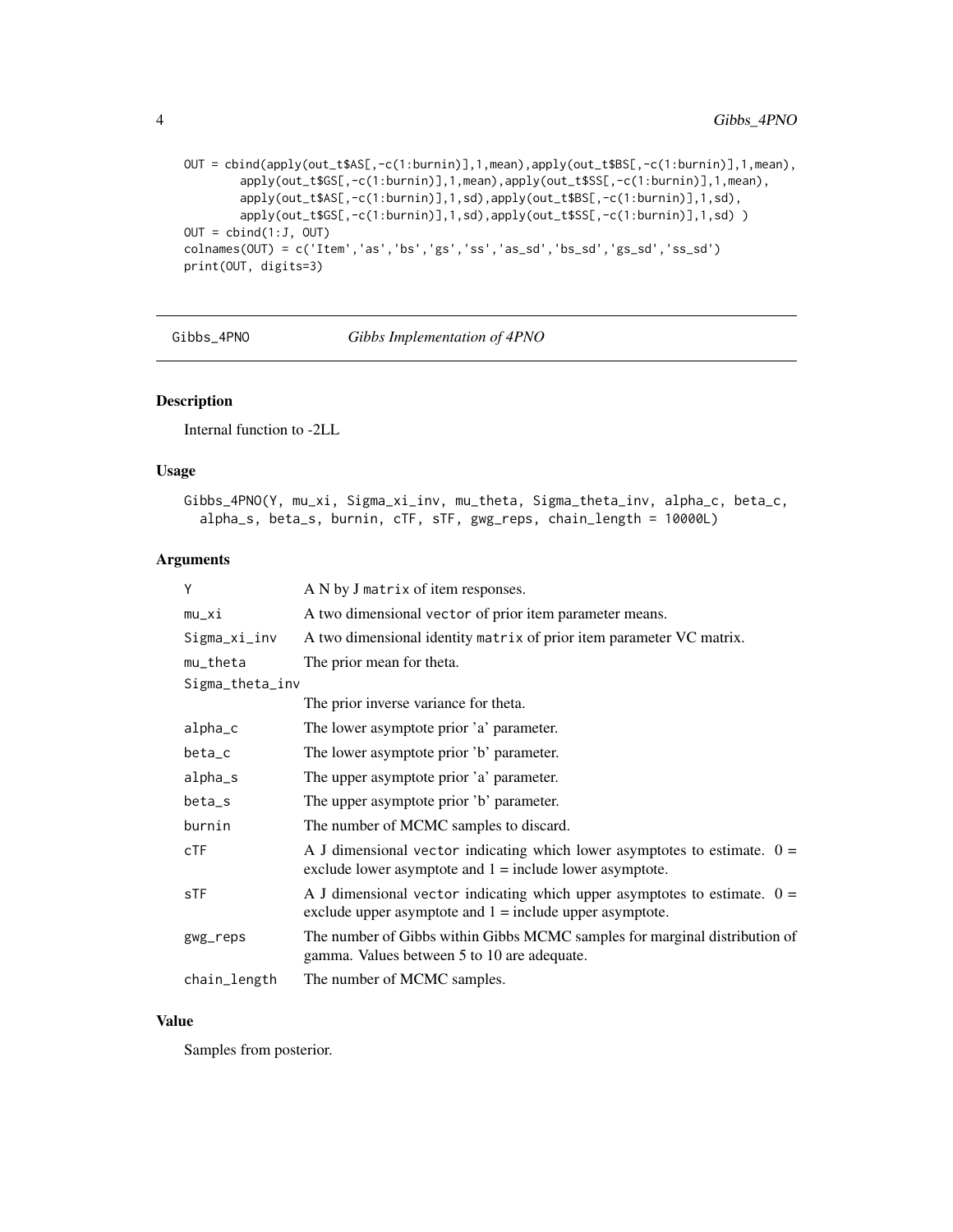```
kappa_initialize 5
```
#### Author(s)

Steven Andrew Culpepper

#### Examples

```
require(fourPNO)
# Simulate small 4PNO dataset to demonstrate function
J = 5N = 100# Population item parameters
as_t = rnorm(J,mean=2, sd=.5)bs_t = rnorm(J,mean=0, sd=.5)# Sampling gs and ss with truncation
gs_t = \text{rbeta}(J,1,8)ps_g = \text{pbeta}(1-gs_t,1,8)ss_t = qbeta(runif(J) * ps_g, 1, 8)theta_t \leq rnorm(N)
Y_t = Y_4pno_simulate(N, J, as=as_t, bs=bs_t, gs=gs_t, ss=ss_t, theta=theta_t)
# Setting prior parameters
mu_theta=0
Sigma_theta_inv=1
mu_xi = c(0,0)alpha_c=alpha_s=beta_c=beta_s=1
Sigma_x i_inv = solve(2*matrix(c(1, 0, 0, 1), 2, 2))burnin = 1000# Execute Gibbs sampler
out_t = Gibbs_4PNO(Y_t,mu_xi,Sigma_xi_inv,mu_theta,Sigma_theta_inv,alpha_c,beta_c,alpha_s,
                   beta_s,burnin,rep(1,J),rep(1,J),gwg_reps=5,chain_length=burnin*2)
# Summarizing posterior distribution
OUT = cbind(apply(out_t$AS[,-c(1:burnin)],1,mean),apply(out_t$BS[,-c(1:burnin)],1,mean),
            apply(out_t$GS[,-c(1:burnin)],1,mean),apply(out_t$SS[,-c(1:burnin)],1,mean),
            apply(out_t$AS[,-c(1:burnin)],1,sd),apply(out_t$BS[,-c(1:burnin)],1,sd),
            apply(out_t$GS[,-c(1:burnin)],1,sd),apply(out_t$SS[,-c(1:burnin)],1,sd) )
OUT = \text{cbind}(1:J,OUT)colnames(OUT) = c('Item','as','bs','gs','ss','as_sd','bs_sd','gs_sd','ss_sd')
print(OUT,digits=3)
```
kappa\_initialize *Initialize Thresholds*

#### Description

Internal function for initializing item thresholds.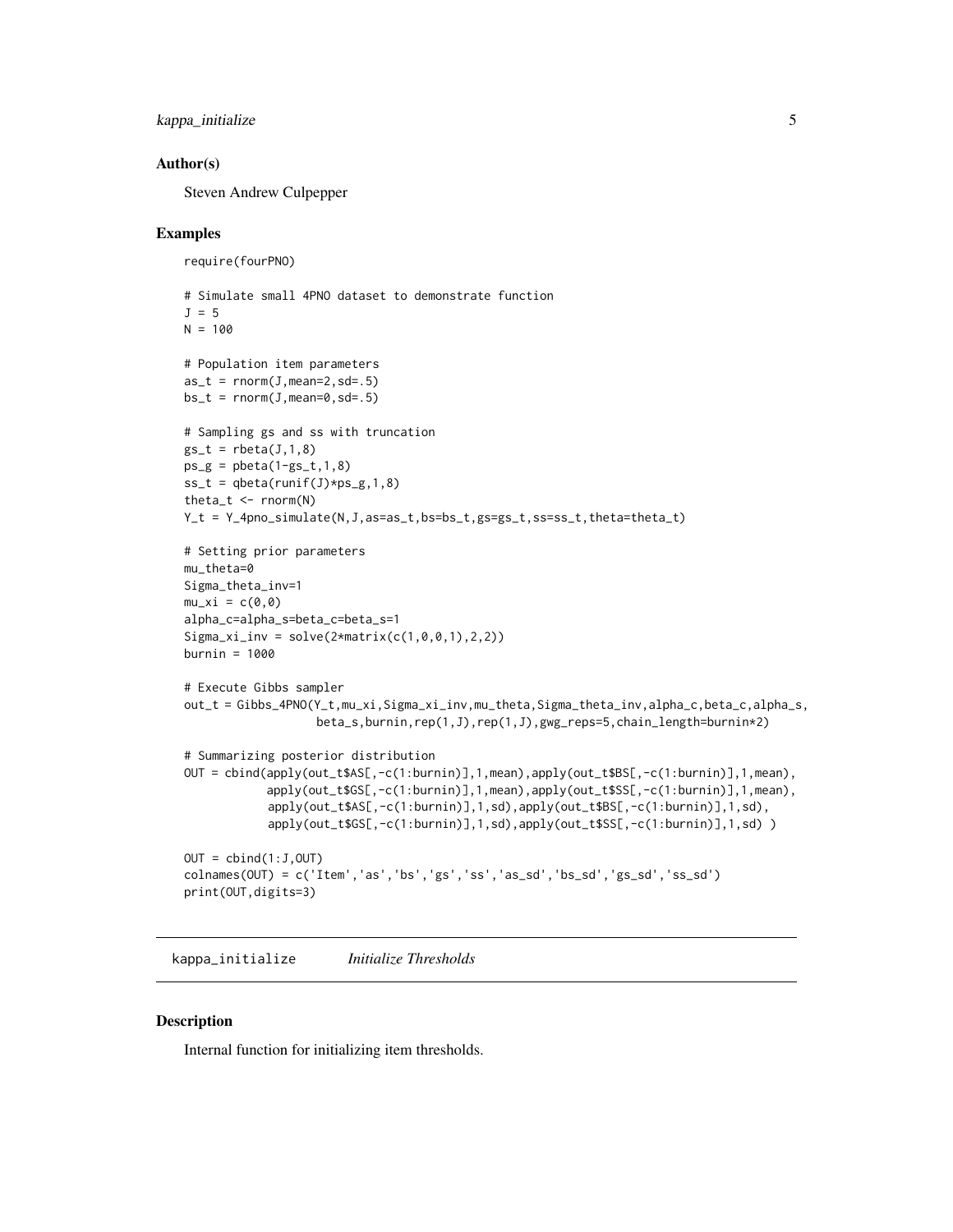## <span id="page-5-0"></span>Usage

kappa\_initialize(Ms)

## Arguments

Ms A vector with the number of scale values.

## Value

A matrix that is a Multivariate Normal distribution

## Author(s)

Steven Andrew Culpepper

## See Also

[Gibbs\\_4PNO](#page-3-1)

min2LL\_4pno *Compute 4PNO Deviance*

## Description

Internal function to -2LL

## Usage

min2LL\_4pno(N, J, Y, as, bs, gs, ss, theta)

## Arguments

| N     | An int, which gives the number of observations. $(> 0)$ |
|-------|---------------------------------------------------------|
|       | An int, which gives the number of items. $(>0)$         |
| Y     | A N by J matrix of item responses.                      |
| as    | A vector of item discrimination parameters.             |
| bs    | A vector of item threshold parameters.                  |
| gs    | A vector of item lower asymptote parameters.            |
| SS    | A vector of item upper asymptote parameters.            |
| theta | A vector of prior thetas.                               |

#### Value

-2LL.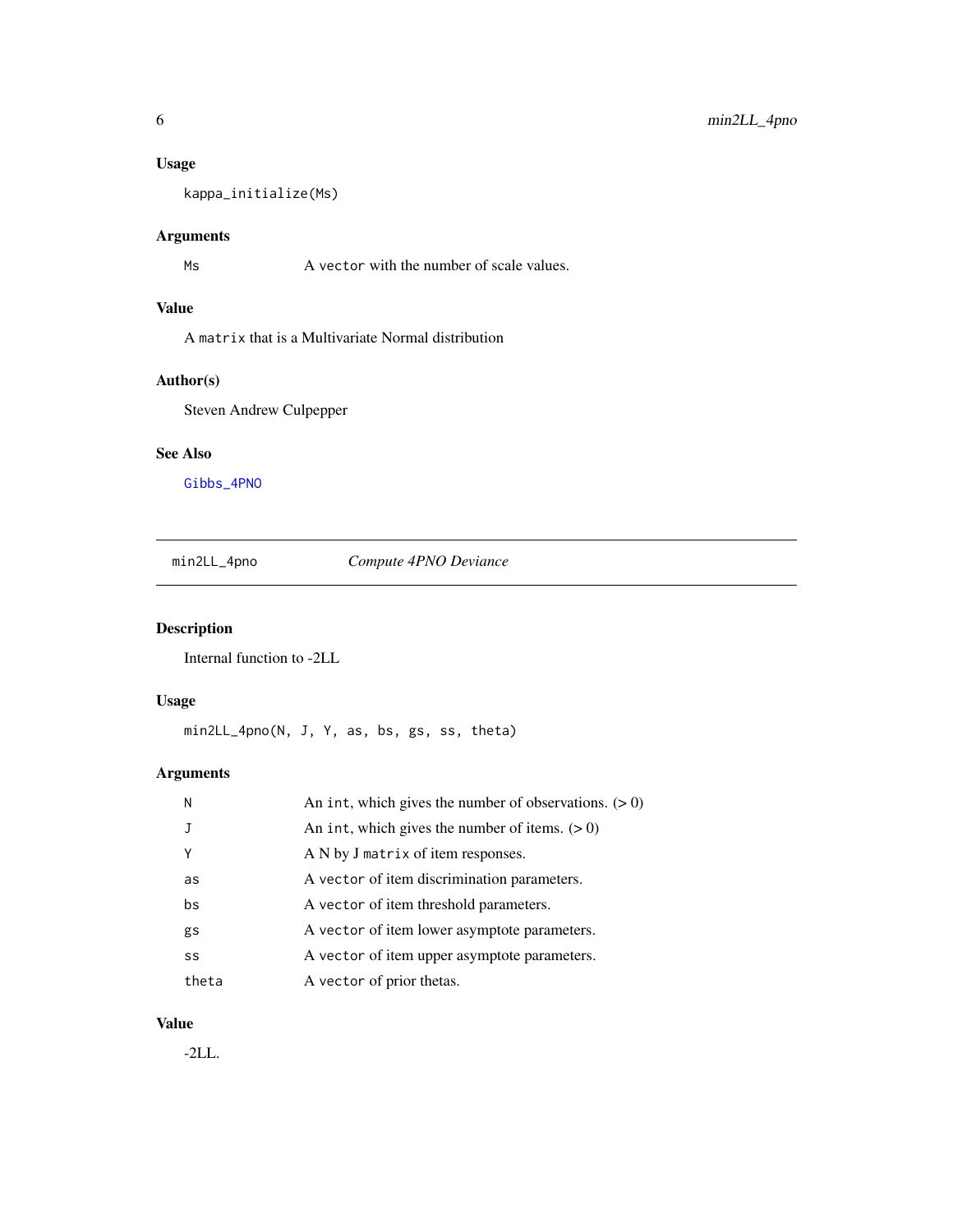#### <span id="page-6-0"></span>rmvnorm 7

## Author(s)

Steven Andrew Culpepper

## See Also

[Gibbs\\_4PNO](#page-3-1)

rmvnorm *Generate Random Multivariate Normal Distribution*

## Description

Creates a random Multivariate Normal when given number of obs, mean, and sigma.

#### Usage

rmvnorm(n, mu, sigma)

## Arguments

| n     | An int, which gives the number of observations. $(0)$               |
|-------|---------------------------------------------------------------------|
| mu    | A vector length m that represents the means of the normals.         |
| sigma | A matrix with dimensions m x m that provides the covariance matrix. |

## Value

A matrix that is a Multivariate Normal distribution

#### Author(s)

James J Balamuta

## Examples

#Call with the following data: rmvnorm(2, c(0,0), diag(2))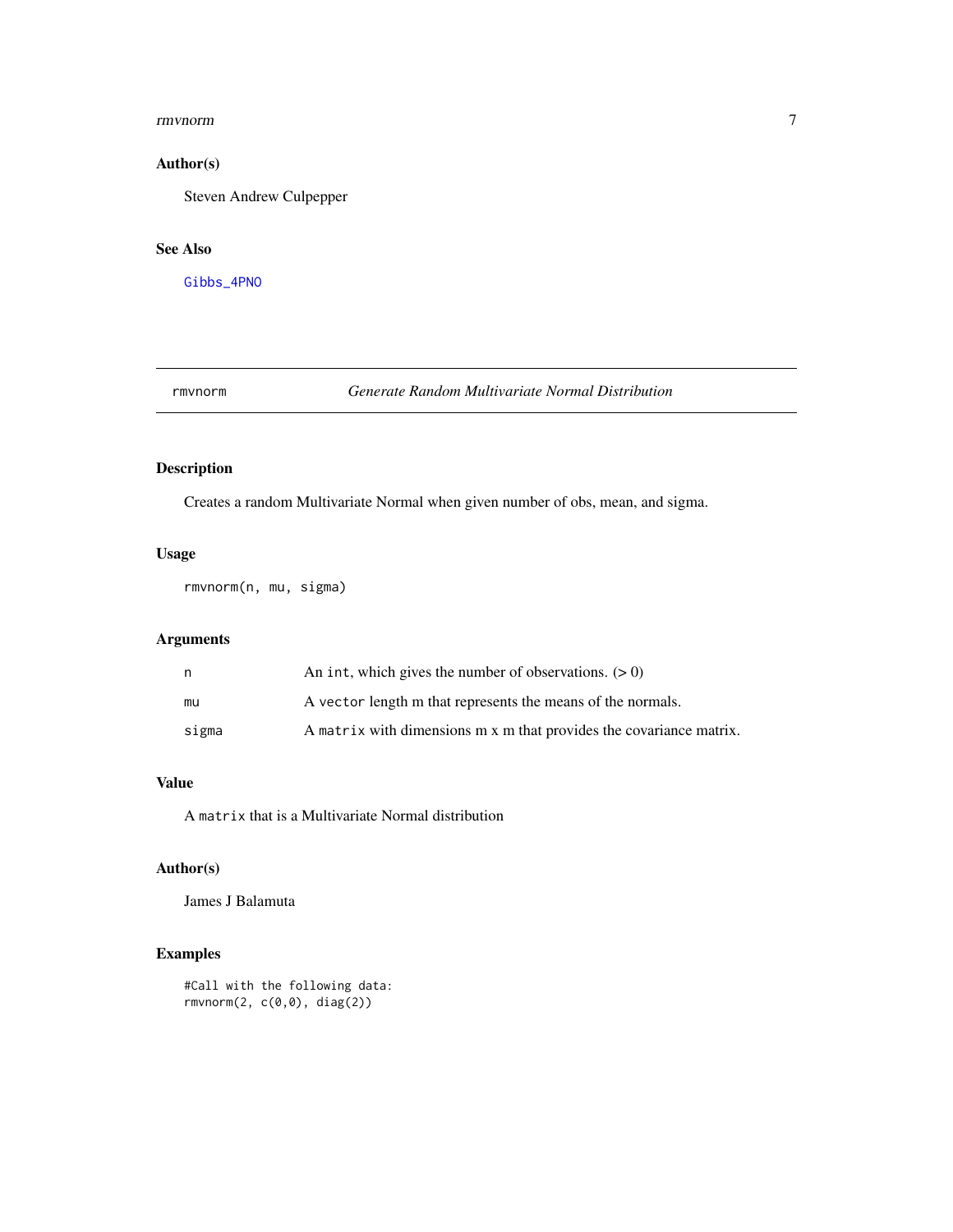<span id="page-7-0"></span>

#### Description

Internal function to -2LL

#### Usage

Total\_Tabulate(N, J, Y)

## Arguments

| N | An int, which gives the number of observations. $(0)$ |
|---|-------------------------------------------------------|
|   | An int, which gives the number of items. $(0)$        |
|   | A N by J matrix of item responses.                    |

## Value

A vector of tabulated total scores.

## Author(s)

Steven Andrew Culpepper

#### See Also

[Gibbs\\_4PNO](#page-3-1)

update\_2pno *Update 2PNO Model Parameters*

## Description

Internal function to update 2PNO parameters

## Usage

```
update_2pno(N, J, Y, Z, as, bs, theta, Kaps, mu_xi, Sigma_xi_inv, mu_theta,
  Sigma_theta_inv)
```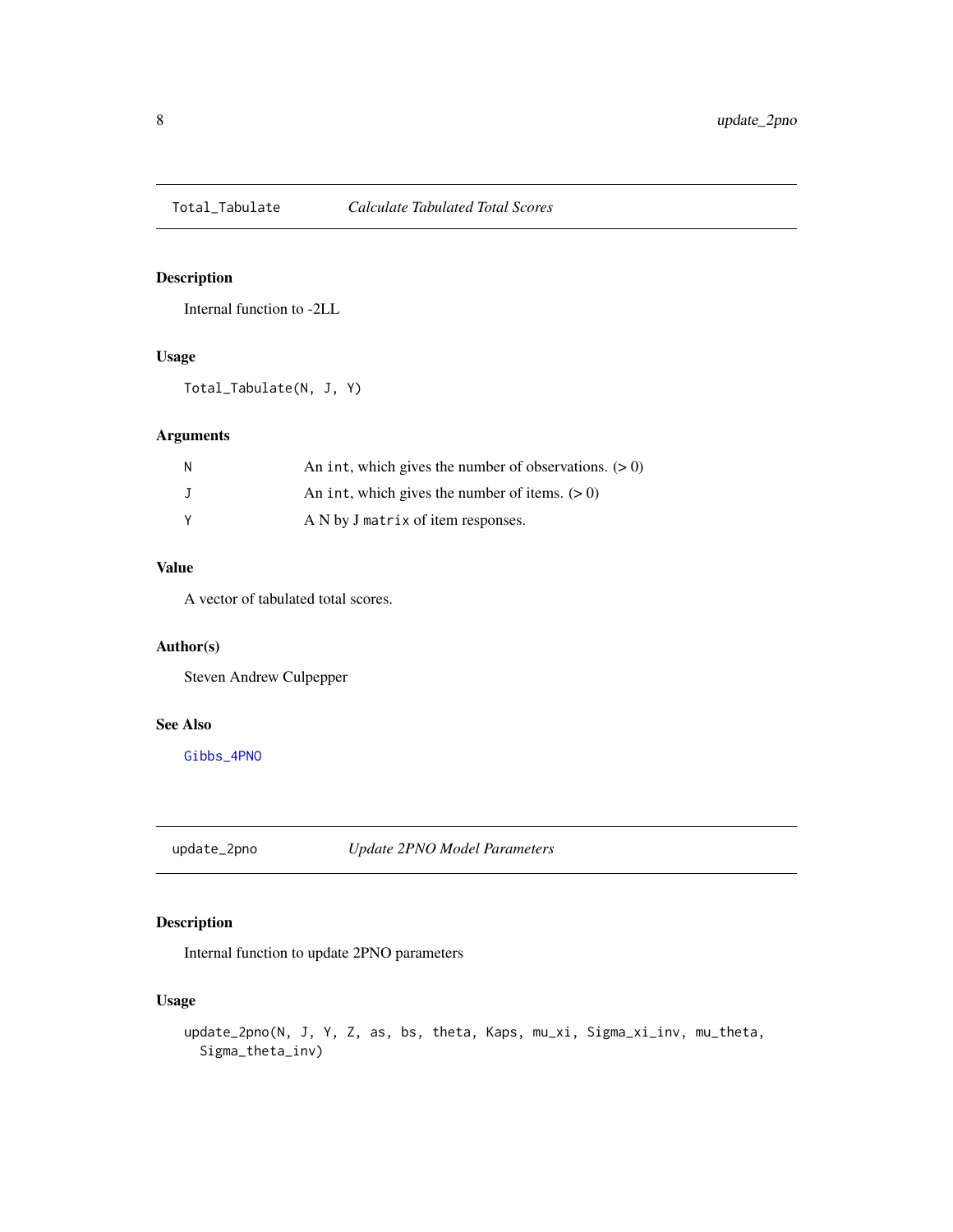## <span id="page-8-0"></span>update\_ab\_NA 9

## Arguments

| N               | The number of observations.                                    |
|-----------------|----------------------------------------------------------------|
| J               | The number of items.                                           |
| Υ               | A N by J matrix of item responses.                             |
| 7               | A matrix N by J of continuous augmented data.                  |
| as              | A vector of item discrimination parameters.                    |
| bs              | A vector of item threshold parameters.                         |
| theta           | A vector of prior thetas.                                      |
| Kaps            | A matrix for item thresholds (used for internal computations). |
| mu_xi           | Prior mean for item parameters.                                |
| Sigma_xi_inv    | Prior item parameter inverse variance-covariance matrix.       |
| mu_theta        | Prior mean for theta.                                          |
| Sigma_theta_inv |                                                                |
|                 | Driar invarga veriango for thata                               |

Prior inverse variance for theta.

## Value

A list of item parameters.

## Author(s)

Steven Andrew Culpepper

#### See Also

[Gibbs\\_4PNO](#page-3-1)

update\_ab\_NA *Update a and b Parameters of 2PNO, 3PNO, 4PNO*

## Description

Update item slope and threshold

## Usage

```
update_ab_NA(N, J, Z, as, bs, theta, mu_xi, Sigma_xi_inv)
```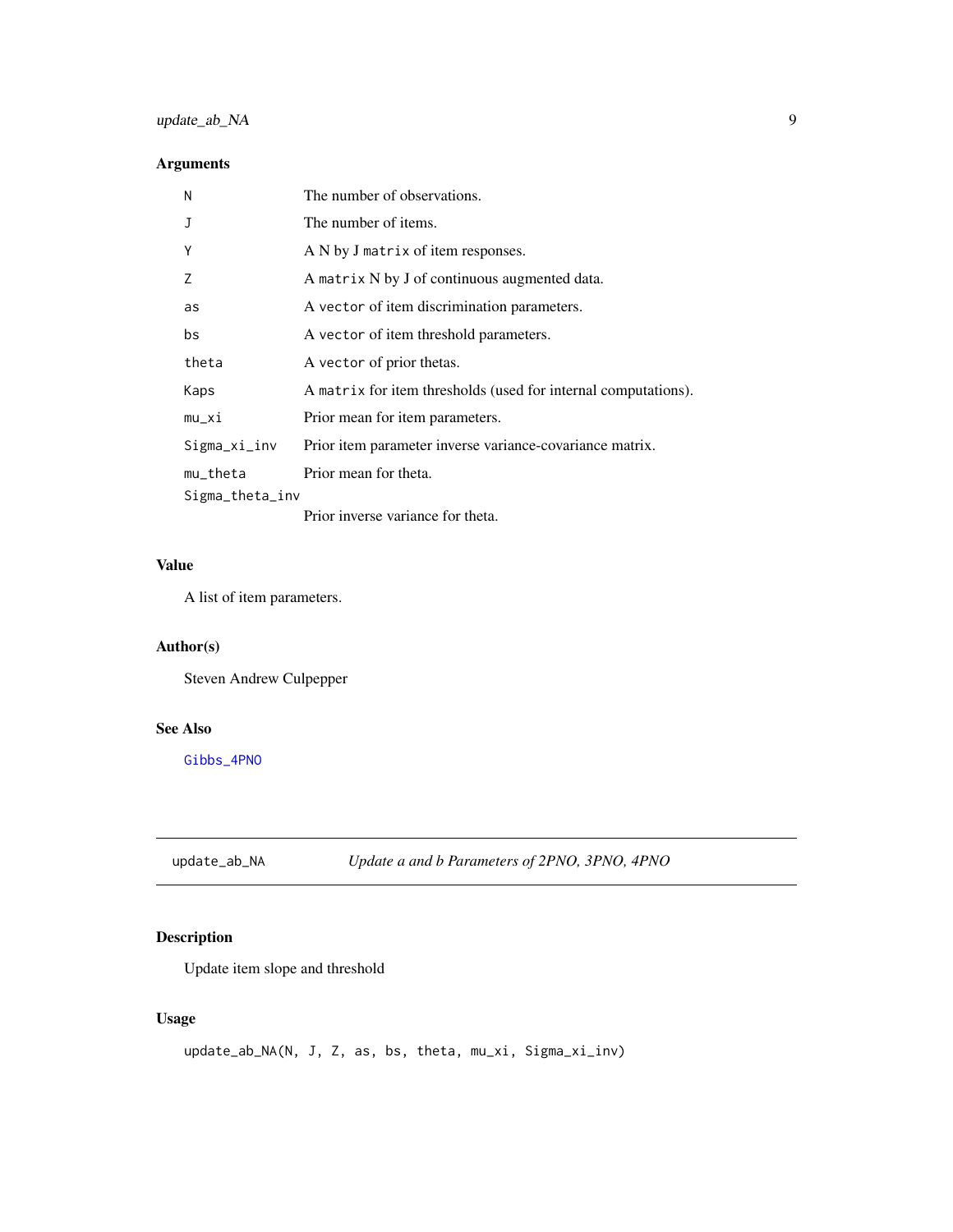## <span id="page-9-0"></span>Arguments

| N            | An int, which gives the number of observations. $(0)$                |
|--------------|----------------------------------------------------------------------|
| J            | An int, which gives the number of items. $(> 0)$                     |
| Z            | A matrix N by J of continuous augmented data.                        |
| as           | A vector of item discrimination parameters.                          |
| bs           | A vector of item threshold parameters.                               |
| theta        | A vector of prior thetas.                                            |
| $mu_x$ i     | A two dimensional vector of prior item parameter means.              |
| Sigma_xi_inv | A two dimensional identity matrix of prior item parameter VC matrix. |

#### Value

A list of item parameters.

## Author(s)

Steven Andrew Culpepper

## See Also

[Gibbs\\_4PNO](#page-3-1)

```
update_ab_norestriction
```
*Update a and b Parameters of 4pno without alpha > 0 Restriction*

## Description

Update item slope and threshold

## Usage

```
update_ab_norestriction(N, J, Z, as, bs, theta, mu_xi, Sigma_xi_inv)
```
## Arguments

| N            | An int, which gives the number of observations. $(> 0)$              |
|--------------|----------------------------------------------------------------------|
| J            | An int, which gives the number of items. $(> 0)$                     |
| Z            | A matrix N by J of continuous augmented data.                        |
| as           | A vector of item discrimination parameters.                          |
| bs           | A vector of item threshold parameters.                               |
| theta        | A vector of prior thetas.                                            |
| $mu_x$ i     | A two dimensional vector of prior item parameter means.              |
| Sigma_xi_inv | A two dimensional identity matrix of prior item parameter VC matrix. |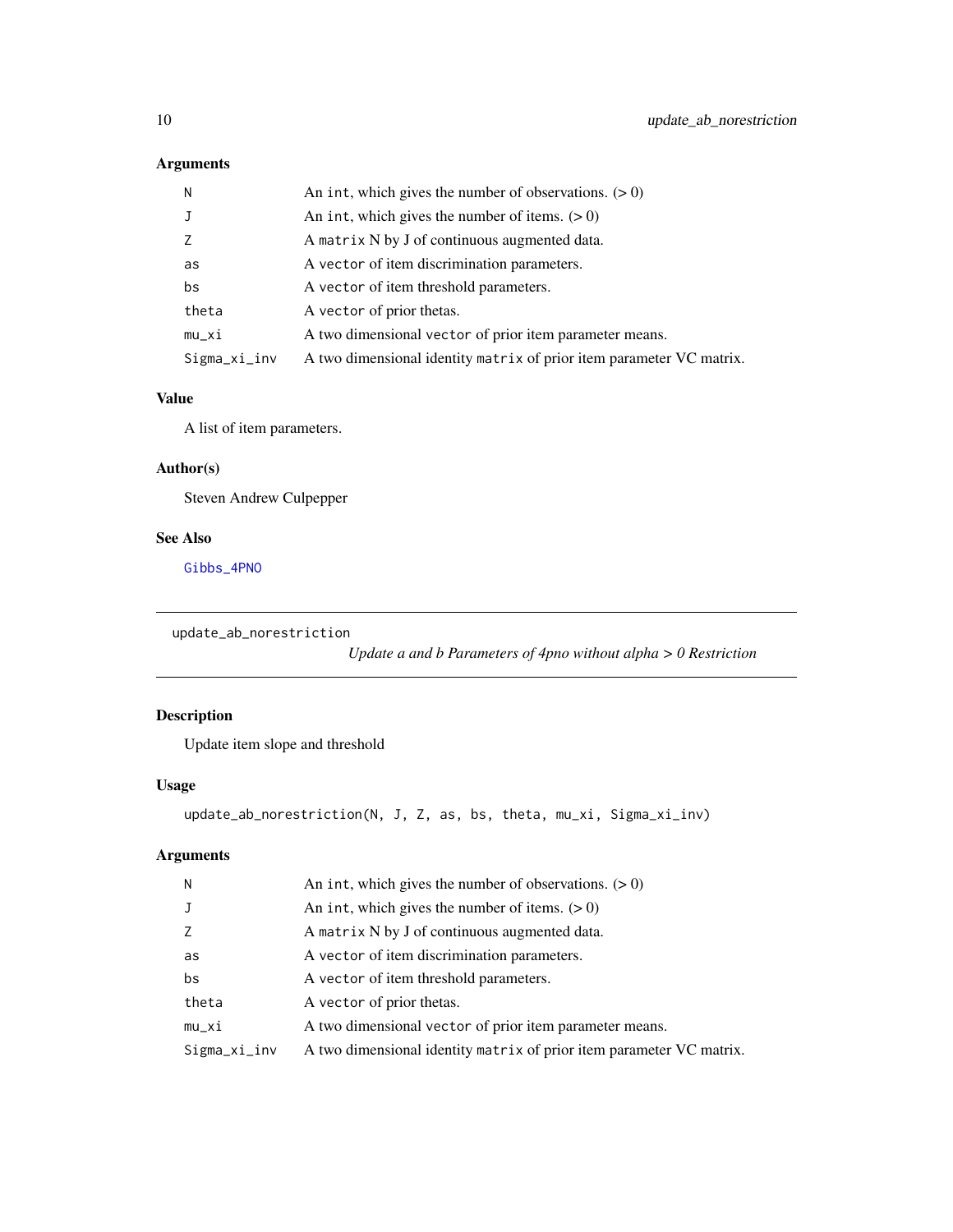## <span id="page-10-0"></span>update\_theta 11

## Value

A list of item parameters.

## Author(s)

Steven Andrew Culpepper

#### See Also

[Gibbs\\_4PNO](#page-3-1)

## update\_theta *Internal Function for Updating Theta in Gibbs Sampler*

## Description

Update theta in Gibbs sampler

## Usage

update\_theta(N, Z, as, bs, theta, mu\_theta, Sigma\_theta\_inv)

## Arguments

| Ν  |                 | An int, which gives the number of observations. $(> 0)$ |
|----|-----------------|---------------------------------------------------------|
| 7  |                 | A matrix N by J of continuous augmented data.           |
| as |                 | A vector of item discrimination parameters.             |
| bs |                 | A vector of item threshold parameters.                  |
|    | theta           | A vector of prior thetas.                               |
|    | mu_theta        | The prior mean for theta.                               |
|    | Sigma_theta_inv |                                                         |
|    |                 | The prior inverse variance for theta.                   |

## Value

A vector of thetas.

## Author(s)

Steven Andrew Culpepper

#### See Also

[Gibbs\\_4PNO](#page-3-1)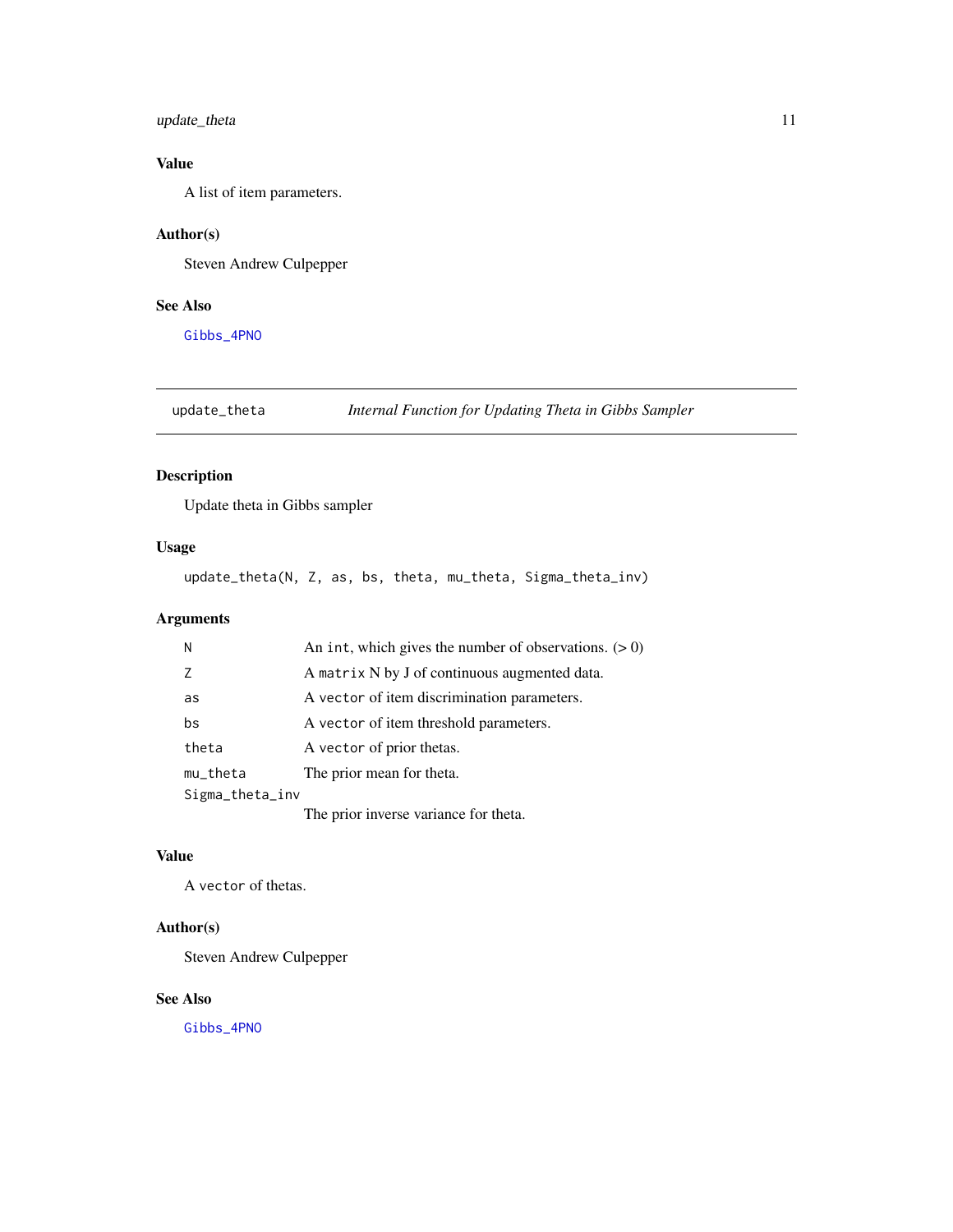<span id="page-11-0"></span>update\_WKappaZ\_NA *Update Lower and Upper Asymptote Parameters of 4PNO*

## Description

Internal function to update item lower and upper asymptote

## Usage

```
update_WKappaZ_NA(Y, Ysum, Z, as, bs, gs, ss, theta, Kaps, alpha_c, beta_c,
  alpha_s, beta_s, gwg_reps)
```
## Arguments

| Y        | A N by J matrix of item responses.                                                   |
|----------|--------------------------------------------------------------------------------------|
| Ysum     | A vector of item total scores.                                                       |
| Z        | A matrix N by J of continuous augmented data.                                        |
| as       | A vector of item discrimination parameters.                                          |
| bs       | A vector of item threshold parameters.                                               |
| gs       | A vector of item lower asymptote parameters.                                         |
| SS       | A vector of item upper asymptote parameters.                                         |
| theta    | A vector of prior thetas.                                                            |
| Kaps     | A matrix for item thresholds (used for internal computations).                       |
| alpha_c  | The lower asymptote prior 'a' parameter.                                             |
| beta_c   | The lower asymptote prior 'b' parameter.                                             |
| alpha_s  | The upper asymptote prior 'a' parameter.                                             |
| beta_s   | The upper asymptote prior 'b' parameter.                                             |
| gwg_reps | The number of Gibbs within Gibbs MCMC samples for marginal distribution of<br>gamma. |

## Value

A list of item threshold parameters.

## Author(s)

Steven Andrew Culpepper

## See Also

[Gibbs\\_4PNO](#page-3-1)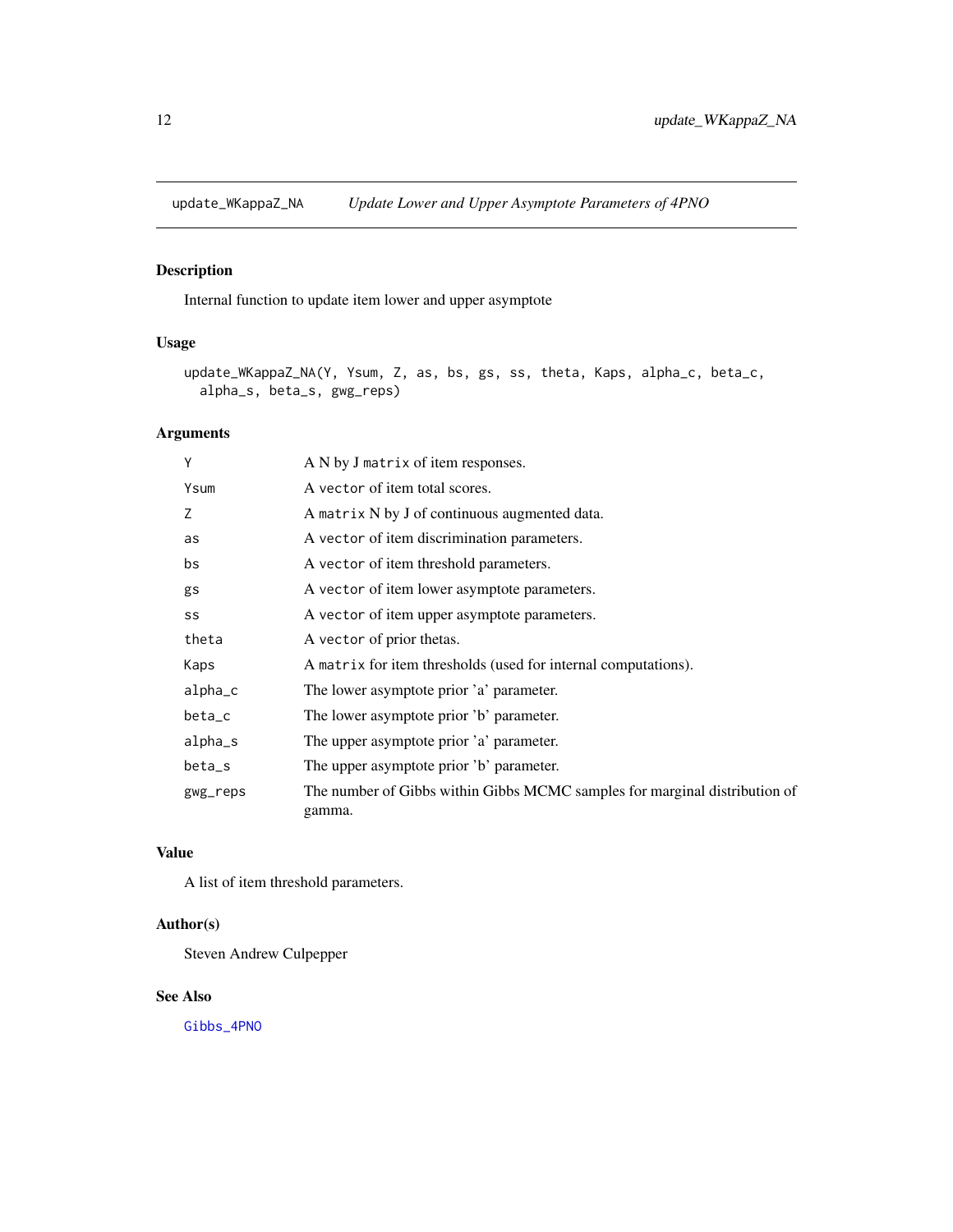<span id="page-12-0"></span>

## Description

Generate item responses under the 4PNO

## Usage

Y\_4pno\_simulate(N, J, as, bs, gs, ss, theta)

## Arguments

| N     | An int, which gives the number of observations. $(> 0)$ |
|-------|---------------------------------------------------------|
|       | An int, which gives the number of items. $(>0)$         |
| as    | A vector of item discrimination parameters.             |
| bs    | A vector of item threshold parameters.                  |
| gs    | A vector of item lower asymptote parameters.            |
| SS    | A vector of item upper asymptote parameters.            |
| theta | A vector of prior thetas.                               |

## Value

A N by J matrix of dichotomous item responses.

## Author(s)

Steven Andrew Culpepper

#### See Also

[Gibbs\\_4PNO](#page-3-1)